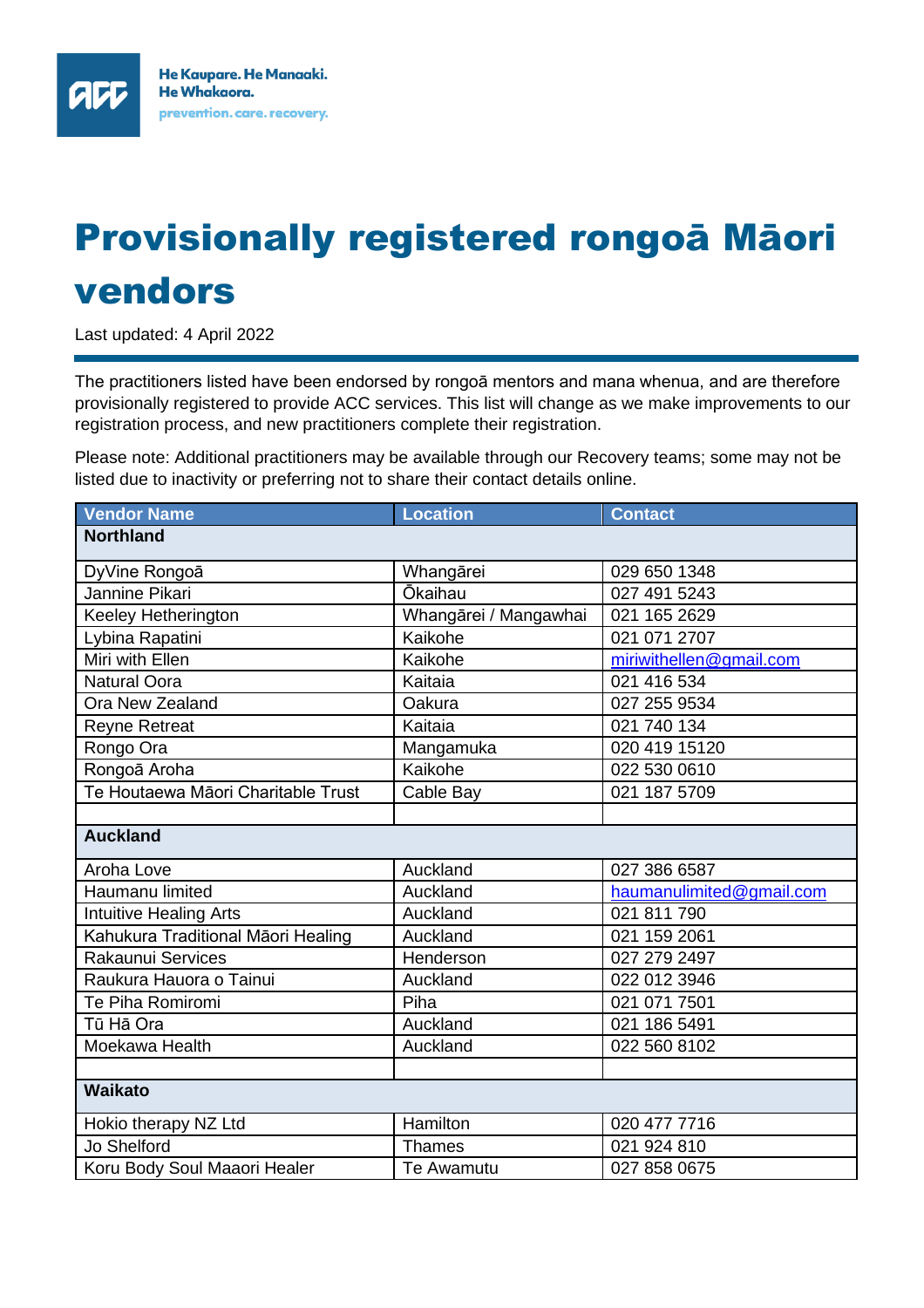| Manaaki Tangata Consultants      | Hamilton                | 027 451 4596                |
|----------------------------------|-------------------------|-----------------------------|
| Tauwhare Marae Healing Clinic    | Hamilton                | 027 523 3124                |
| Te Kōhao Health                  | Hamilton                | 07 856 5479 or 0800 483 564 |
| Te Kora o Mahuika                | Kawhia                  | 027 741 5784                |
| Te Waka o Matariki               | <b>Te Kuiti</b>         | 07 873 6322                 |
| Tiaho Mai Rongoā                 | Putāruru                | 020 413 86128               |
| Tū Tonu                          | Hamilton                | 07 595 0611                 |
| Waipahihi Limited                | Waitomo                 | 021 136 6179                |
|                                  |                         |                             |
| <b>Bay of Plenty</b>             |                         |                             |
| Aroha Ra                         | <b>Opotiki</b>          | 027 458 6624                |
| Māori Māori Health               | Rotorua                 | 027 938 8360                |
| <b>Happy Native Limited</b>      | Rotorua                 | 021 109 0570                |
| Hei toki Healing                 | Murupara                | 021 089 00081               |
| Korowai Aroha                    | Rotorua                 | 027 355 5676                |
| Lanz Healing and Mirimiri        | Rotorua                 | 022 592 4782                |
| Love and Lights Rotorua Ltd      | Rotorua                 | 022 438 7904                |
| Manaakitanga Ltd                 | Whakatane               | 027 623 7195                |
| Ngahere a Papa                   | Rotorua                 | 022 548 8146                |
| <b>Silver Fernes</b>             | Rotorua                 | 021 025 91637               |
| Solace                           | Whakatāne               | 022 380 0910                |
| <b>Vitality InsideOut</b>        | Rotorua                 | 021 242 7774                |
| Whānau Marama System Mapping     | <b>Opōtiki</b>          | 027 962 7262                |
| Wikitoria Māori Healing Ltd      | Rotorua                 | 021 027 23650               |
|                                  |                         |                             |
| <b>Gisborne</b>                  |                         |                             |
| Cran Gage Bodyworks              | <b>Tolaga Bay</b>       | 022 042 9427                |
| Peace in Mind Ltd                | <b>Tolaga Bay</b>       | 020 418 56980               |
|                                  |                         |                             |
| Manawatū-Whanganui               |                         |                             |
| <b>Richardson Enterprise</b>     | <b>Palmerston North</b> | 021 423 617                 |
| Te Kopere Rongoaa Ltd            | Whanganui               | 022 684 3291                |
|                                  |                         |                             |
| <b>Hawke's Bay</b>               |                         |                             |
| <b>AIO Healing Limited</b>       | Hastings                | 027 557 5002                |
| Hastings Nga Wai Ora             | Hastings                | 022 127 1922                |
|                                  |                         |                             |
| <b>Taranaki</b>                  |                         |                             |
| Mihi's Place                     | New Plymouth            | 027 323 7534                |
|                                  |                         |                             |
| Wellington                       |                         |                             |
|                                  |                         |                             |
| Manawa Ora Mirimiri and Workshop | Lower Hutt              | 021 261 2526                |
| Te Waka Rakau                    | Ōtaki                   | 027 332 8066                |